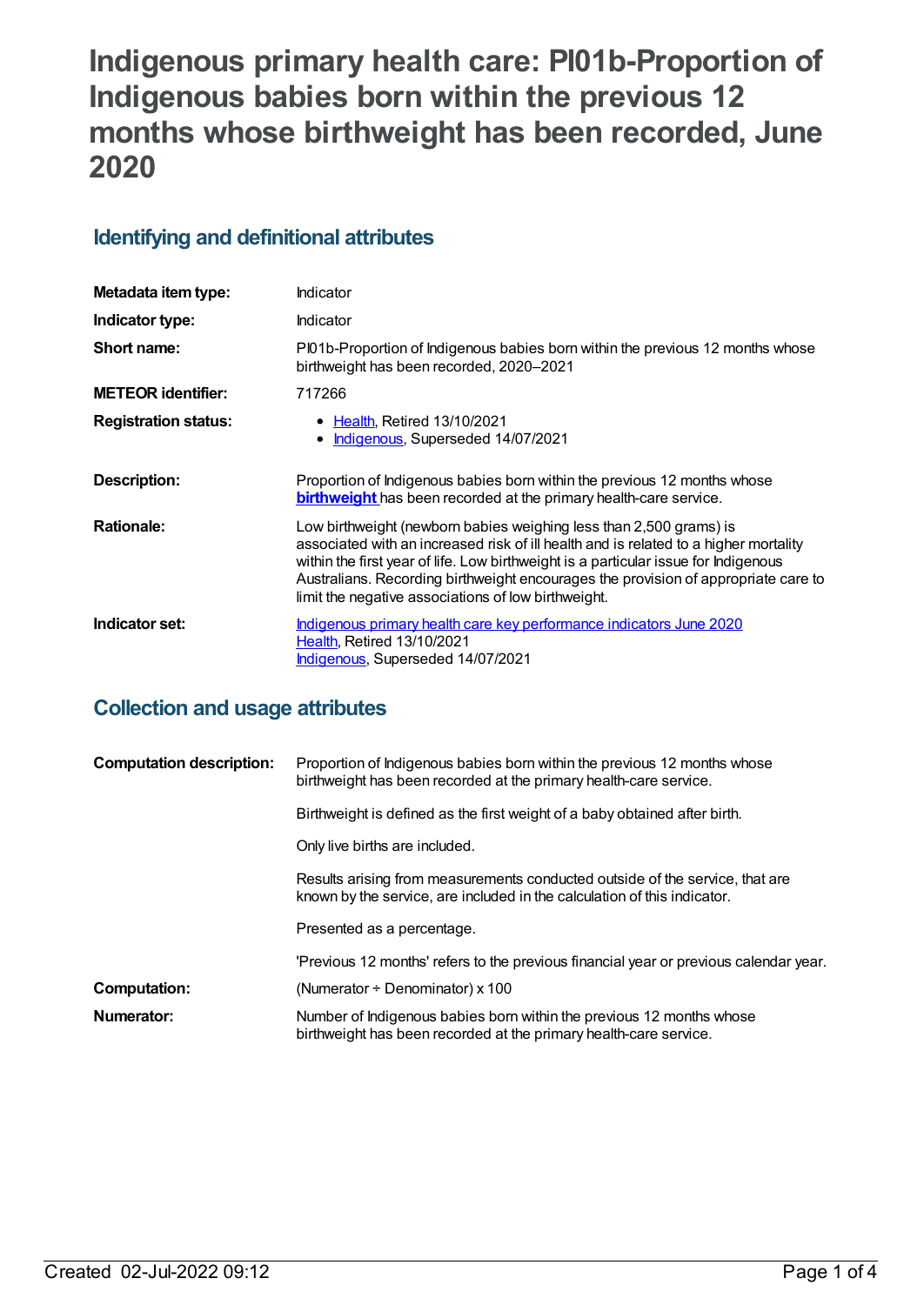[Person—Indigenous](https://meteor.aihw.gov.au/content/602543) status, code N

**Data Source**

[Indigenous](https://meteor.aihw.gov.au/content/430643) primary health care data collection

**NMDS / DSS**

[Indigenous](https://meteor.aihw.gov.au/content/715320) primary health care NBEDS 2020–21

#### **Guide for use**

The baby is considered Indigenous if one or both parents identify as Indigenous.

### **Data Element / Data Set**

Product of [birth—birth](https://meteor.aihw.gov.au/content/695437) status, code N

**Data Source**

[Indigenous](https://meteor.aihw.gov.au/content/430643) primary health care data collection

**NMDS / DSS**

[Indigenous](https://meteor.aihw.gov.au/content/715320) primary health care NBEDS 2020–21

**Guide for use**

Only live births are included.

### **Data Element / Data Set**

[Person—birthweight](https://meteor.aihw.gov.au/content/709571) recorded indicator, yes/no code N

**Data Source**

[Indigenous](https://meteor.aihw.gov.au/content/430643) primary health care data collection

**NMDS / DSS**

[Indigenous](https://meteor.aihw.gov.au/content/715320) primary health care NBEDS 2020–21

**Denominator:** Total number of Indigenous babies born within the previous 12 months who had a medical record at the primary health-care service.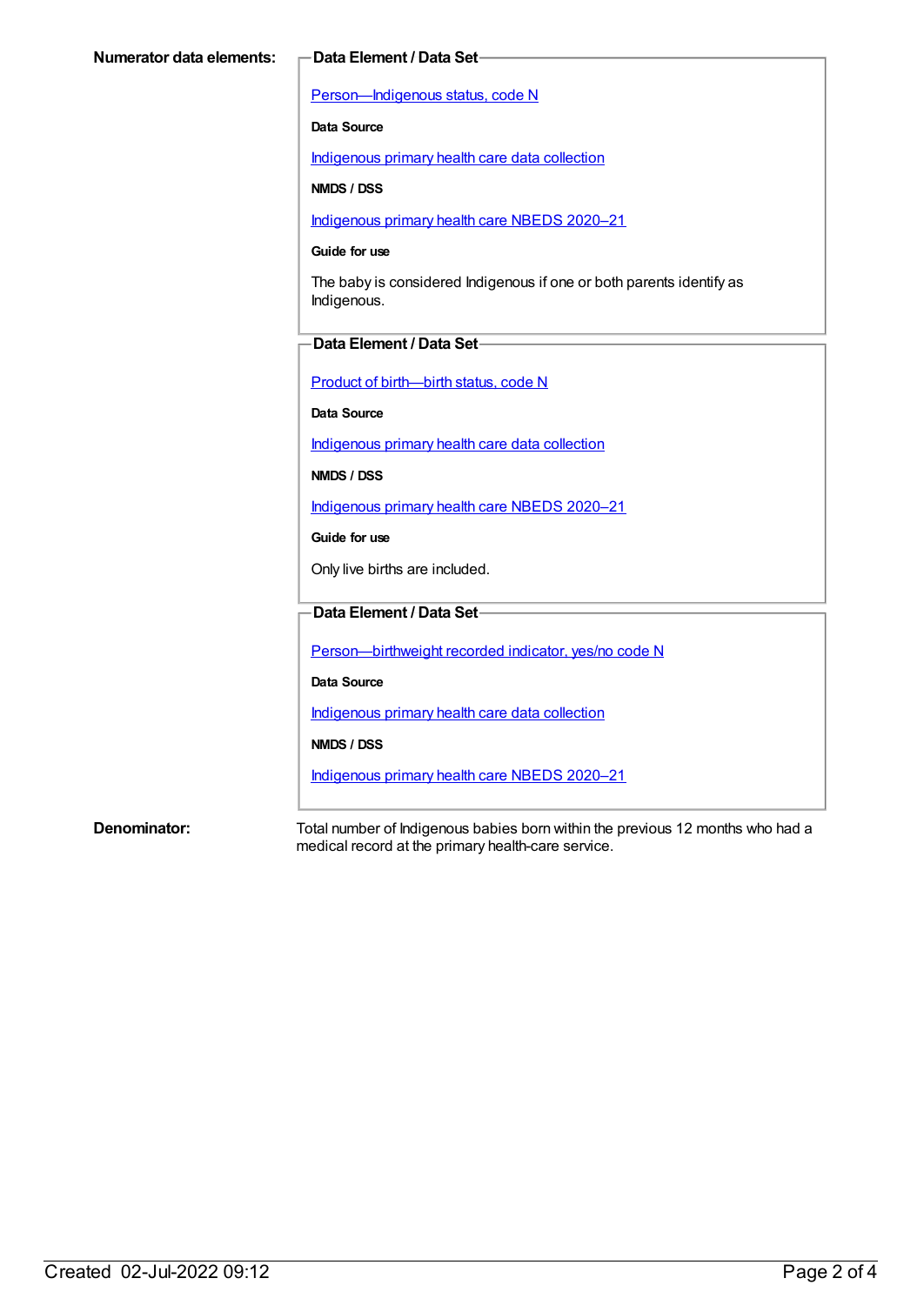| Denominator data<br>elements: | Data Element / Data Set-                                                                      |
|-------------------------------|-----------------------------------------------------------------------------------------------|
|                               | Person-Indigenous status, code N                                                              |
|                               | <b>Data Source</b>                                                                            |
|                               | Indigenous primary health care data collection                                                |
|                               | NMDS / DSS                                                                                    |
|                               | Indigenous primary health care NBEDS 2020-21                                                  |
|                               | Guide for use                                                                                 |
|                               | The baby is considered Indigenous if one or both parents identify as<br>Indigenous.           |
|                               | Data Element / Data Set-                                                                      |
|                               | Product of birth-birth status, code N                                                         |
|                               | <b>Data Source</b>                                                                            |
|                               | Indigenous primary health care data collection                                                |
|                               | NMDS / DSS                                                                                    |
|                               | Indigenous primary health care NBEDS 2020-21                                                  |
|                               | Guide for use                                                                                 |
|                               | Only live births are included.                                                                |
|                               |                                                                                               |
| <b>Comments:</b>              | This indicator covers a 24 month reporting period from 1 January 2020 to 31<br>December 2021: |
|                               | • Indigenous primary health care NBEDS 2019-20 covers the period                              |

- 01/01/2020 to 30/06/2020
- Indigenous primary health care NBEDS 2020–21 covers the period 01/07/2020 to 30/06/2021
- Indigenous primary health care NBEDS 2021–22 (to be released) will cover the period 01/07/2021 to 31/12/2021.

## **Representational attributes**

| Percentage |
|------------|
| Real       |
| Person     |
| N[N].N     |
|            |

## **Indicator conceptual framework**

| Framework and | <b>Health Conditions</b> |
|---------------|--------------------------|
| dimensions:   |                          |

## **Data source attributes**